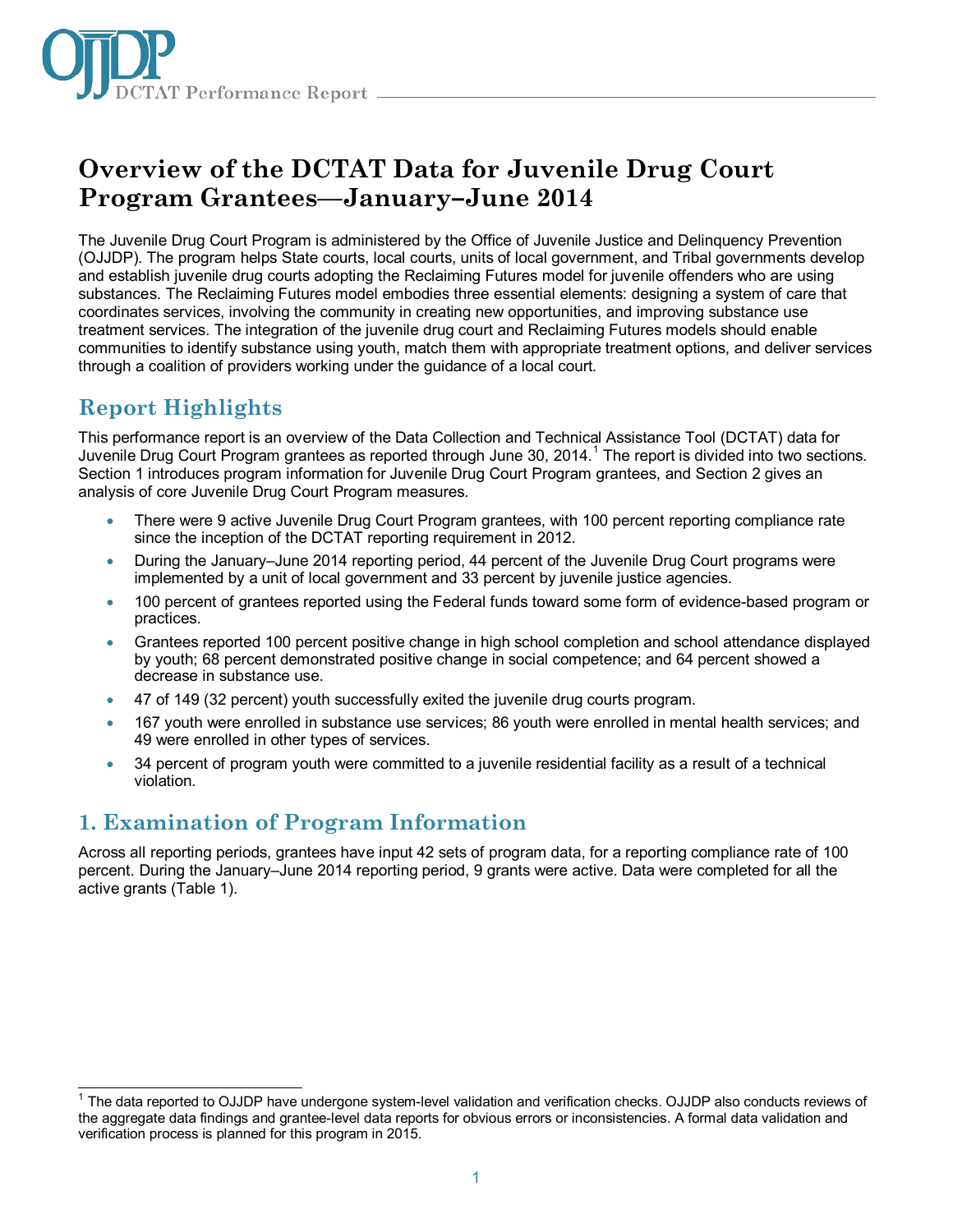|                              | <b>Status</b>      |             |                 |       |
|------------------------------|--------------------|-------------|-----------------|-------|
| <b>Data Reporting Period</b> | <b>Not Started</b> | In Progress | <b>Complete</b> | Total |
| January-June 2012            |                    |             | 6               | 6     |
| July-December 2012           |                    | 0           | 9               | 9     |
| January-June 2013            |                    |             | 9               |       |
| July-December 2013           |                    | 0           | 9               | 9     |
| January-June 2014            |                    |             |                 | 9     |
| Total                        |                    |             |                 | 42    |

### **Table 1. Status of Grantee Reporting by Period: January 2012–June 2014**

Table 2 presents aggregate demographic data for January 2013 to June 2014. More specifically, the numbers in Table 2 represent the population actually served by Juvenile Drug Court Program grantees during their project period. Targeted services include any services or approaches specifically designed to meet the needs of the population (e.g., gender-specific, culturally based, developmentally appropriate services).

The target population information is only required to be reported once in the DCTAT. However, grantees may update their target population to best fit their program during the life of the award. Because of the nature of the reporting requirement, the target population number is steady throughout each reporting period. The slight variation in numbers between each reporting period is caused by the number of active or inactive Federal awards during the reporting period or additional services that grantees may have added to their programs.

|                                               | <b>Grantees Serving Group During Project Period</b> |                    |                   |  |
|-----------------------------------------------|-----------------------------------------------------|--------------------|-------------------|--|
| <b>Population</b>                             | January-June 2013                                   | July-December 2013 | January-June 2014 |  |
| <b>Race/Ethnicity</b>                         |                                                     |                    |                   |  |
| American Indian/Alaska Native                 | 3                                                   | 3                  | 3                 |  |
| Asian                                         | 1                                                   | 1                  | 1                 |  |
| Black/African American                        | 8                                                   | 8                  | 8                 |  |
| Hispanic or Latino (of Any Race)              | $\overline{7}$                                      | $\overline{7}$     | $\overline{7}$    |  |
| Native Hawaiian and Other Pacific<br>Islander |                                                     | 1                  | 1                 |  |
| Other Race                                    | 4                                                   | 4                  | 4                 |  |
| White/Caucasian                               | 6                                                   | 6                  | 7                 |  |
| Caucasian/Non-Latino                          | 6                                                   | 6                  | 6                 |  |
| Youth Population Not Served Directly          | 0                                                   | 0                  | 0                 |  |
| <b>Justice System Status</b>                  |                                                     |                    |                   |  |
| At-Risk Population (No Prior Offense)         | 5                                                   | 5                  | 5                 |  |
| <b>First Time Offenders</b>                   | 9                                                   | 9                  | 9                 |  |
| <b>Repeat Offenders</b>                       | 9                                                   | 9                  | 9                 |  |
| Sex Offenders                                 | 0                                                   | 0                  | 0                 |  |
| <b>Status Offenders</b>                       | 3                                                   | 3                  | 3                 |  |
| <b>Violent Offenders</b>                      | 0                                                   | 0                  | $\mathbf 0$       |  |
| Youth Population Not Served Directly          | 0                                                   | 0                  | 0                 |  |
| <b>Gender</b>                                 |                                                     |                    |                   |  |
| Male                                          | 9                                                   | 9                  | 9                 |  |
| Female                                        | 8                                                   | 8                  | 9                 |  |
| Youth Population Not Served Directly          | 0                                                   | 0                  | 0                 |  |
| Age                                           |                                                     |                    |                   |  |
| $0 - 10$                                      | 0                                                   | 0                  | 0                 |  |
| $11 - 18$                                     | 9                                                   | 9                  | 9                 |  |
| Over 18                                       |                                                     | 1                  | 1                 |  |
| Youth Population Not Served Directly          | $\Omega$                                            | 0                  | $\mathbf 0$       |  |
| <b>Geographic Area</b>                        |                                                     |                    |                   |  |
| Rural                                         | 5                                                   | 5                  | 4                 |  |
| Suburban                                      | 5                                                   | 5                  | 5                 |  |
| Tribal                                        | 2                                                   | 2                  | 5                 |  |

#### **Table 2. Target Population: January 2013–June 2014**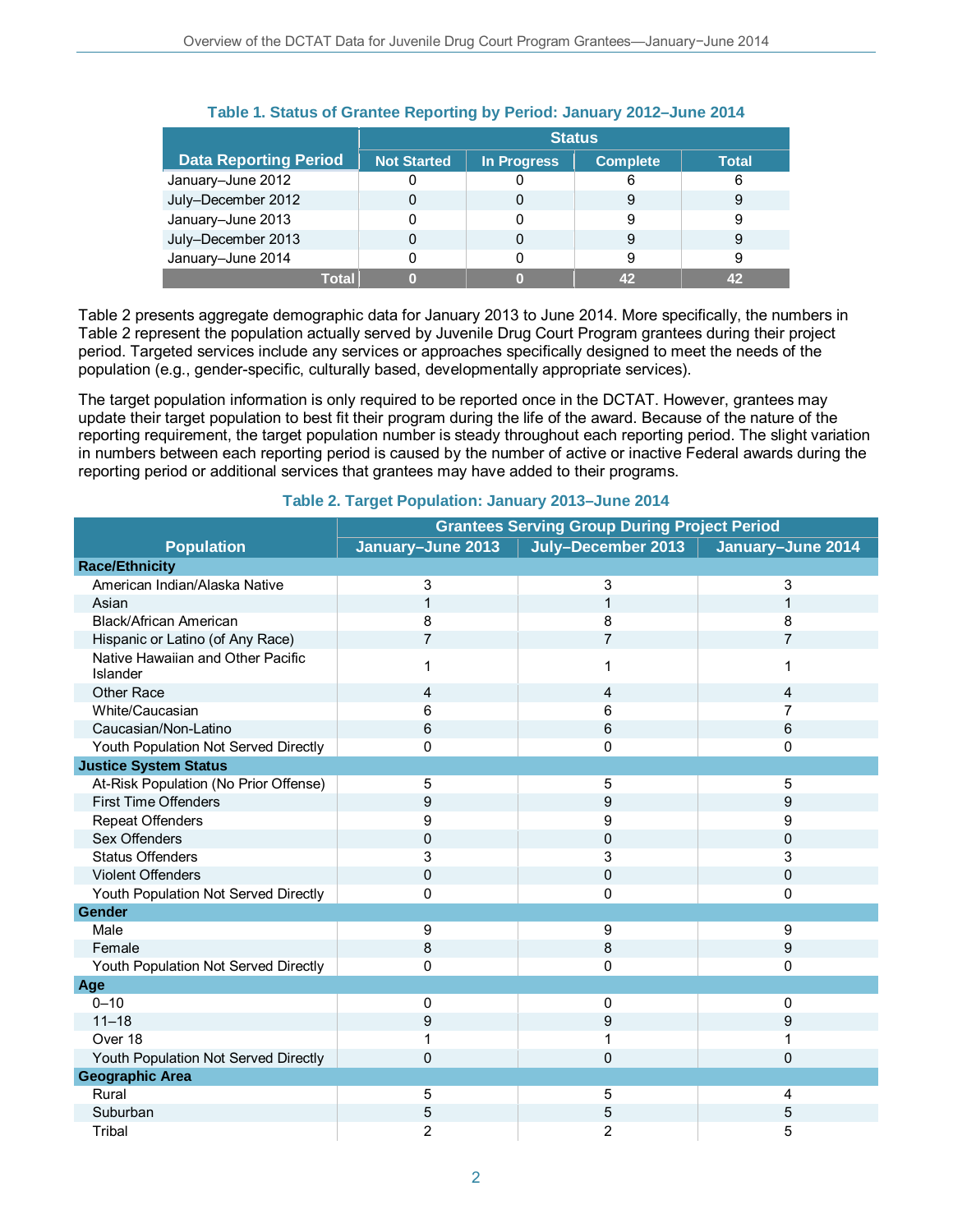| Urban                                |   |  |
|--------------------------------------|---|--|
| Youth Population Not Served Directly |   |  |
| Other                                |   |  |
| Mental Health                        |   |  |
| Substance Use                        | У |  |
| Truant/Dropout                       |   |  |

### *1.1 Evidence-Based Programming and Funding Information*

OJJDP encourages grantees to use evidence-based practices in their drug treatment programs. Evidence-based programs and practices include program models that have been shown, through rigorous evaluation and replication, to be effective at preventing or reducing juvenile delinquency or related risk factors. To understand how Juvenile Drug Court grantees are prioritizing evidence-based programs, grantees are asked to report whether or not their programs are evidence based. Overall, 100 percent of Juvenile Drug Court grantees reported Federal funds are used to implement an evidence-based program or practice<sup>[2](#page-2-0)</sup> (Table 3).

**Table 3. Grantees Implementing Evidence-Based Programs and/or Practices**[3](#page-2-1)

| <b>Reporting Period</b> | N | <b>Funding Amount<sup>4</sup></b> | <b>Federal Award Used to Implement an</b><br><b>Evidence-Based Program or Practice?</b> |
|-------------------------|---|-----------------------------------|-----------------------------------------------------------------------------------------|
| January-June 2012       | 6 | \$2,548,796                       | Yes                                                                                     |
| July-December 2012      | 9 | \$6.425,900                       | Yes                                                                                     |
| January-June 2013       | 9 | \$6.425,900                       | Yes                                                                                     |
| July-December 2013      | 9 | \$6,425,900                       | Yes                                                                                     |
| January-June 2014       | 9 | \$6,425,900                       | Yes                                                                                     |

Table 4 further examines the number of programs or initiatives employing evidence-based practices by all active Juvenile Drug Court grantees during each reporting period. During the January–June 2014 reporting period, there were 9 active grantees implementing 22 programs, and 100 percent of the programs used some form of evidencebased program or practice. Notably, the percentage of programs or initiatives employing evidence-based practices increased during the first two reporting periods and has remained at 100 percent since January—June 2013.

#### **Table 4. Percentage of Grantees Who Employ Evidence-Based Programs or Practices During the Reporting Period**

| <b>Reporting Period</b> | N | <b>Total Number of</b><br><b>Programs or Initiatives</b> | <b>Number of Program/Initiatives</b><br><b>Employing Evidence-Based</b><br><b>Programs or Practices</b> | <b>Percent Employing</b><br><b>Evidence-Based</b><br><b>Program</b> |
|-------------------------|---|----------------------------------------------------------|---------------------------------------------------------------------------------------------------------|---------------------------------------------------------------------|
| January-June 2012       | 6 | 21                                                       | 20                                                                                                      | 95                                                                  |
| July-December 2012      | 9 | 34                                                       | 33                                                                                                      | 97                                                                  |
| January-June 2013       | 9 | 26                                                       | 26                                                                                                      | 100                                                                 |
| July-December 2013      | 9 | 22                                                       | 22                                                                                                      | 100                                                                 |
| January-June 2014       | 9 | 22                                                       | 22                                                                                                      | 100                                                                 |

In examining grant amounts by State based on current and active Juvenile Drug Court Program grants, Ohio received the most funds, followed by Florida and North Carolina. A more comprehensive comparison of State award amounts is shown in Table 5.

<span id="page-2-0"></span> $\overline{\phantom{a}}$ <sup>2</sup> Grantees are asked, "Is the Federal award used to implement an evidence-based program or practice?" This question is only reported once in the DCTAT, and it is reflective of the grant program for the life of the award.

<span id="page-2-2"></span><span id="page-2-1"></span> $3$  The data represent all awards, whether they were operational or not during the reporting period.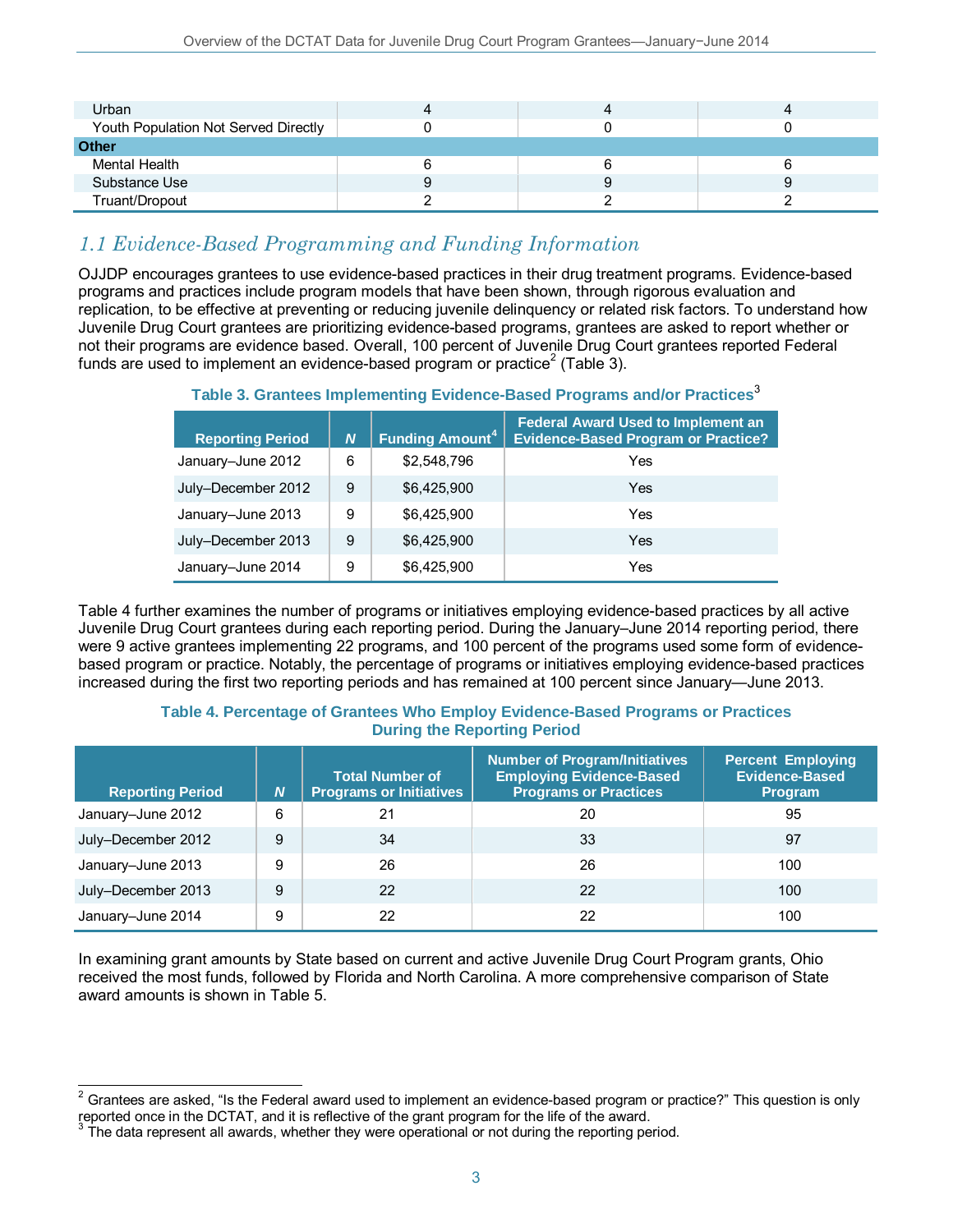| <b>Grantee State</b> | <b>Grant Amount</b><br>(Dollars) |
|----------------------|----------------------------------|
| СA                   | 437,000                          |
| CO                   | 436,817                          |
| FL.                  | 1,324,098                        |
| NC.                  | 1,228,006                        |
| OН                   | 1,725,000                        |
| OK                   | 425,000                          |
| ТX                   | 424,979                          |
| WA                   | 425,000                          |

### **Table 5. Total Grant Amount by State (Dollars): January–June 2014**

### *1.2 Implementing Organization Type*

Analysis of implementing agencies for this reporting period revealed that the largest numbers of programs were with units of local government (44 percent). Juvenile justice agencies accounted for 33 percent of awards (Figure 1).



### **Figure 1. Implementing Agencies: January–June 2014**

Implementing Organization Type

### **2. Analysis of Core Measures**

During the January–June 2014 reporting period, 253 youth participants were served in various programs funded by the Juvenile Drug Court Program; 99 (39 percent) were new admissions (Table 6). Please note that sometimes a program cannot be completed in the 6 months represented by the reporting period. Therefore, youth are carried over to the next reporting period.

In addition, there were 149 youth who exited the program during the January–June 2014 reporting period (Figure 2). Of those enrolled youth who exited the program during the January–June 2014 reporting period, 47 (32 percent) successfully exited the court having completed all requirements. Each grantee defines the requirements needed for a youth to complete each program. "Successfully exited" is considered as program youth who have successfully fulfilled all program obligations and requirements. Youth who fail to follow through with the program (such as through expulsion or voluntarily departure) are considered "unsuccessfully exited."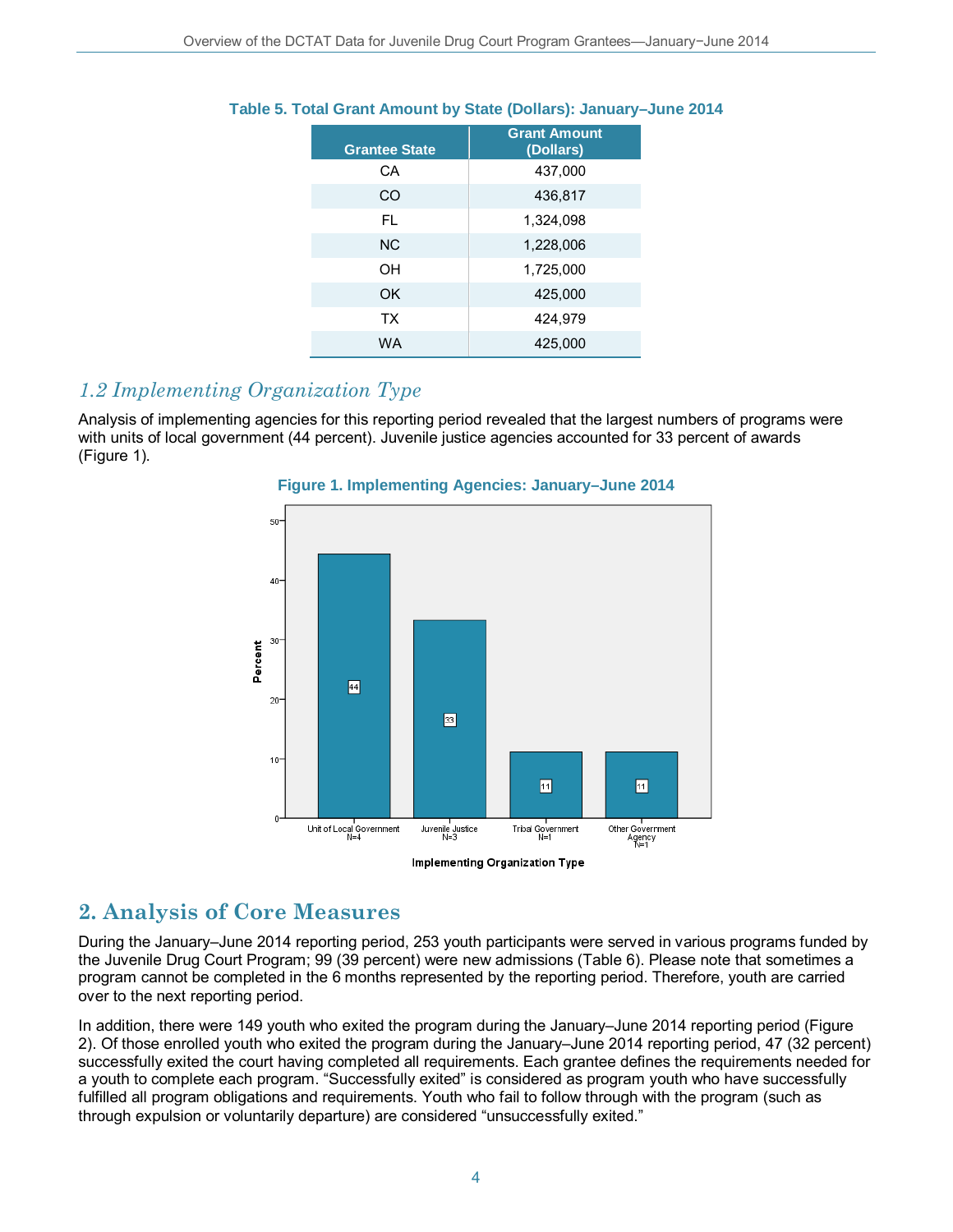Overall program completion rates for youth have remained relatively stable since January–June 2012, with January–June 2013 and July–December 2013 having the highest successfully exited rate of 52 and 50 percent, respectively.

### **Table 6. Number of Program Youth Served During the Reporting Period: January 2012–June 2014**

| <b>Reporting Period</b> | <b>Number of Program Youth</b><br><b>Carried Over from the Previous</b><br><b>Reporting Period</b> | <b>New Admissions during</b><br>the Reporting Period | <b>Total</b> |
|-------------------------|----------------------------------------------------------------------------------------------------|------------------------------------------------------|--------------|
| Jan-June 2012           | 182                                                                                                | 131                                                  | 313          |
| July-Dec 2012           | 229                                                                                                | 104                                                  | 333          |
| Jan-June 2013           | 266                                                                                                | 181                                                  | 447          |
| July-Dec 2013           | 271                                                                                                | 122                                                  | 393          |
| Jan-June 2014           | 154                                                                                                | 99                                                   | 253          |

#### **Figure 2. Number of Program Youth Who Exited the Program during the Reporting Period: January 2012–June 2014**



Data were also collected on the number of youth who demonstrate a positive change in a targeted behavior during the reporting period. Tables 7 and 8 show a list of measures for which grantees were required to evaluate performance and track data for certain target behaviors. The tables present both short-term (Table 7) and long-term (Table 8) percentages for the specified target behavior for January–June 2014.

As shown in Table 7, 61 percent of program youth demonstrated an intended change in behavior during the reporting period.

#### **Target Behavior Youth Served Youth with Intended Behavior Change Percent of Youth with Intended Behavior Change** Social Competence 25 17 17 68 School Attendance 11 11 11 11 100 High School Completion  $\begin{array}{cccc} | & 4 & | & 4 \end{array}$  (100

### **Table 7. Target Behaviors (Short-Term Data): January–June 2014**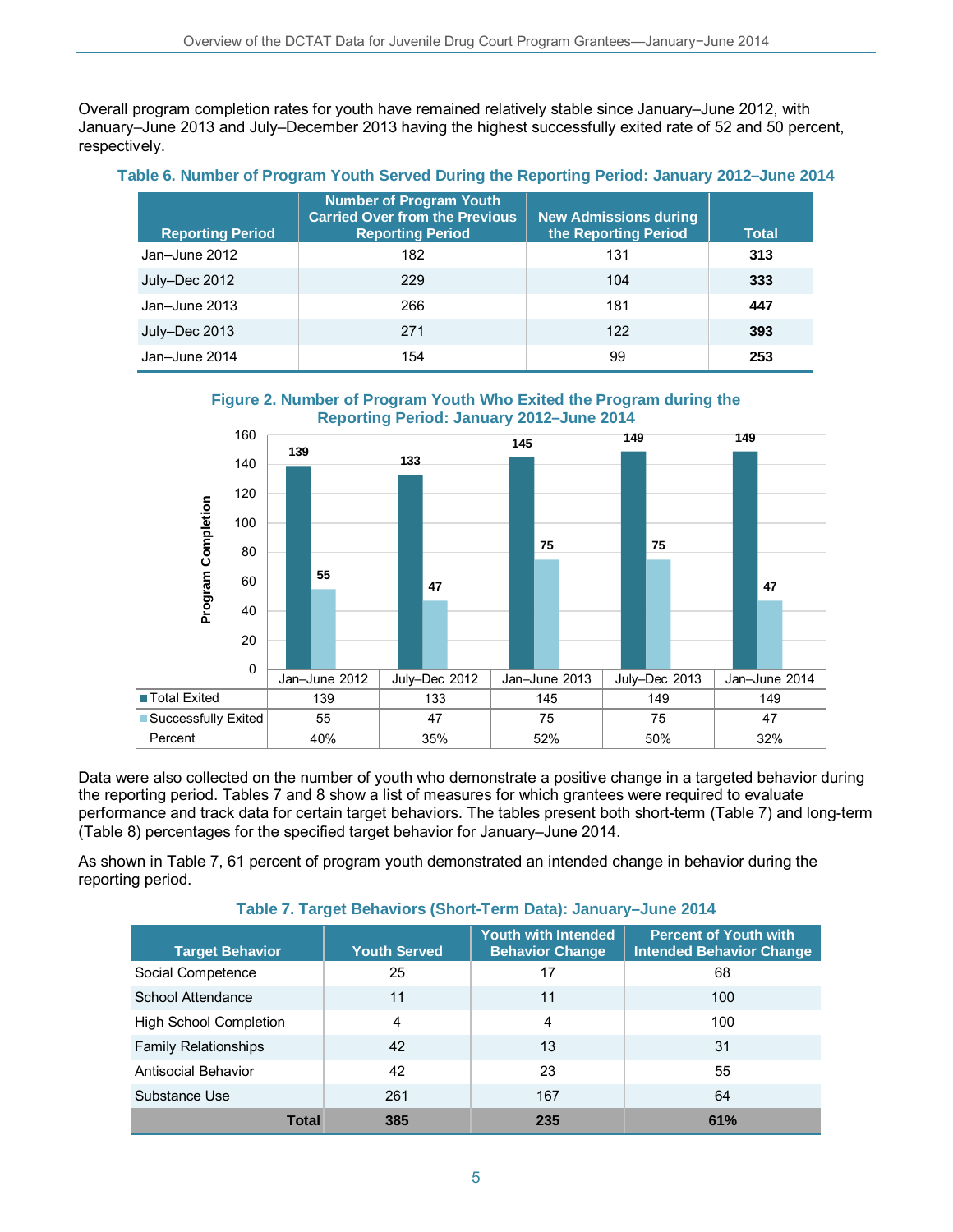Table 8 presents data on long-term target behavior for January–June 2014. Long-term outcomes are measured 6 to 12 months after a youth leaves or completes each program. Overall, 65 percent of program youth exhibited an intended behavior change 6 to 12 months after program completion.

| <b>Target Behavior</b>        | <b>Youth Served</b> | <b>Youth with Intended</b><br><b>Behavior Change</b> | <b>Percent of Youth with</b><br><b>Intended Behavior Change</b> |
|-------------------------------|---------------------|------------------------------------------------------|-----------------------------------------------------------------|
| Social Competence             | 19                  | 13                                                   | 68                                                              |
| School Attendance             | 19                  | 12                                                   | 63                                                              |
| <b>High School Completion</b> | 9                   | 9                                                    | 100                                                             |
| <b>Family Relationships</b>   | 31                  | 10                                                   | 32                                                              |
| Antisocial Behavior           | 31                  | 17                                                   | 55                                                              |
| Substance Use                 | 91                  | 69                                                   | 76                                                              |
| <b>Total</b>                  | 200                 | 130                                                  | 65                                                              |

### **Table 8. Target Behaviors (Long-Term Data): January–June 2014**

Technical violations and actual new adjudications are measured separately to allow for a better understanding of the population served by the grant. Short-term technical violations are expected to be significant in drug court programs, because participants are treated for addictions. As shown in Table 9, 259 youth were tracked for technical violations during the January–June 2014 reporting period. Of those, 88 were committed to a juvenile residential facility, 2 were sentenced to adult prison, and 99 received some other sentence. The percentage of technical violations was relatively high (73%) for January–June 2014, compared with previous reporting periods (Figure 3).

Long-term measurement of technical violations revealed that 132 youth who exited the program 6 to 12 months ago were tracked for technical violations during the reporting period. Of those, only 3 received some other sentence during the reporting period. Therefore, only 2 percent of the youth tracked had a technical violation.

| <b>Performance Measure</b>                                                                                            | Youth    | <b>Percent</b> |
|-----------------------------------------------------------------------------------------------------------------------|----------|----------------|
| Program youth committed to a juvenile residential facility                                                            | 88       | 34             |
| Youth sentenced to adult prison                                                                                       | 2        | $<$ 1          |
| Youth who received some other sentence                                                                                | 99       | 38             |
| Program youth tracked for technical violations (short-term outcome)                                                   | 259      |                |
| <b>Total</b>                                                                                                          | 189/259  | 73             |
| Program youth who exited the program 6–12 months ago and were<br>committed to a juvenile residential facility         | 0        | N/A            |
| Youth who exited the program 6-12 months ago and were sentenced to<br>adult prison                                    | $\Omega$ | N/A            |
| Youth who exited the program 6–12 months ago and received some other<br>sentence                                      | 3        | 2              |
| Program youth who exited the program 6–12 months ago and were<br>tracked for technical violations (long-term outcome) | 132      |                |
| <b>Total</b>                                                                                                          | 3/132    | 2              |

#### **Table 9. Technical Violation Measures: January–June 2014**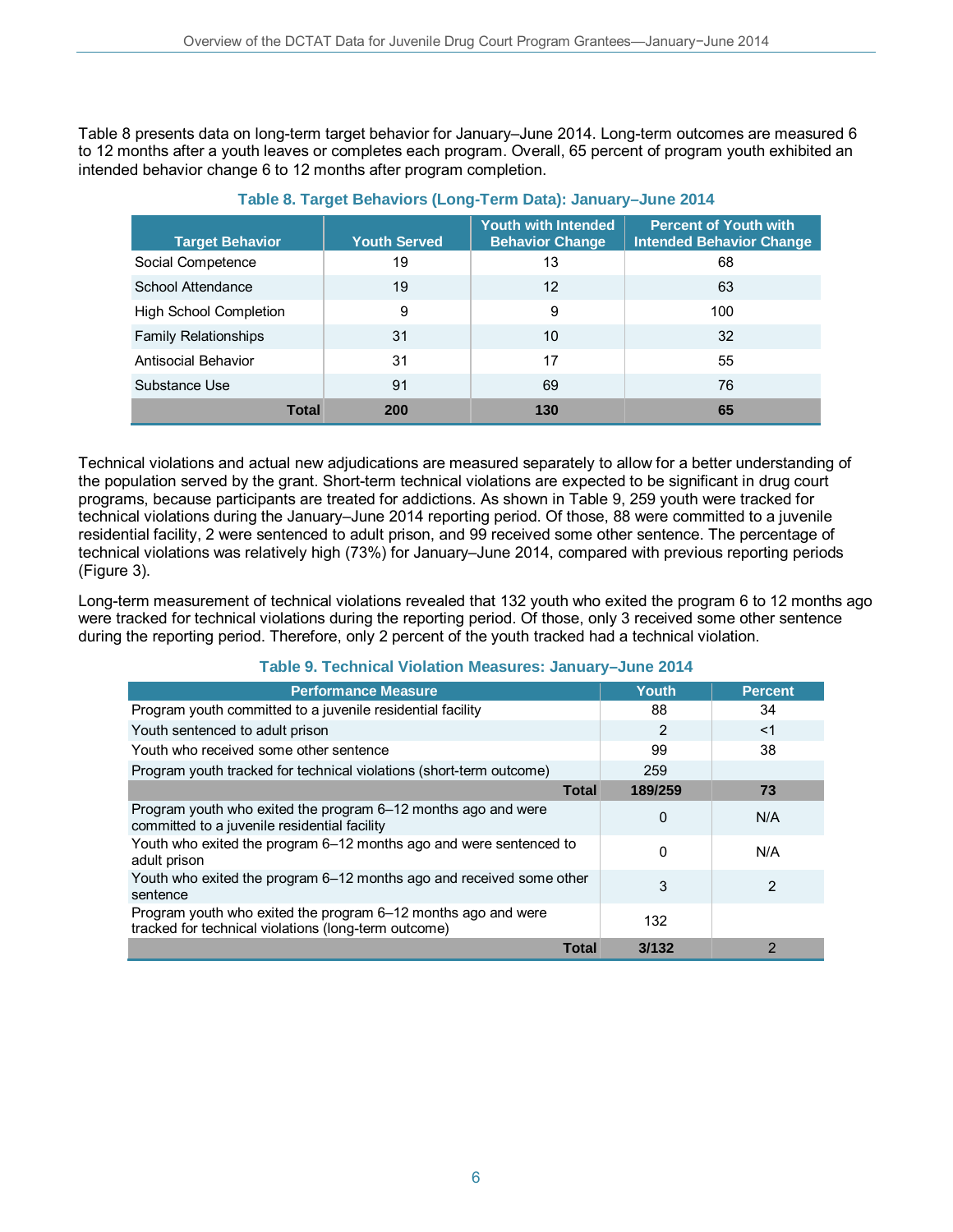

**Figure 3. Technical Violations (Short-Term): January 2012–June 2014**

As shown in Table 10, of the 329 program youth who were tracked for adjudications during the reporting period, 23 (7 percent) were committed to a juvenile residential facility as the result of a new adjudication. In addition, 36 were given some other sentence during the reporting period. Long-term recidivism measures showed that 248 youth had exited the program 6 to 12 months ago and were tracked for new adjudications during the reporting period. Of those, 24 (10 percent) were recommitted to a juvenile residential facility, 1 was sentenced to adult prison, and 12 were given some other sentence. Overall, the recidivism rate remained low, with a slight peak in the long-term percentage during the January–June 2013 reporting period, with one grantee reporting a higher number of youth tracked of 115 (Figure 4).

| <b>Performance Measure</b>                                                                                         | Youth. | <b>Percent</b> |
|--------------------------------------------------------------------------------------------------------------------|--------|----------------|
| Program youth committed to a juvenile residential facility                                                         | 23     |                |
| Youth sentenced to adult prison                                                                                    | 0      | N/A            |
| Youth given some other sentence                                                                                    | 36     | 11             |
| Program youth tracked for adjudications (short-term outcome)                                                       | 329    |                |
| <b>Total</b>                                                                                                       | 59/329 | 18             |
| Program youth who exited the program 6–12 months ago and were<br>recommitted to a juvenile residential facility    | 24     | 10             |
| Youth who exited the program 6–12 months ago and were sentenced to<br>adult prison                                 |        | $<$ 1          |
| Youth who exited the program 6–12 months ago and were given some<br>other sentence                                 | 12     | 5              |
| Program youth who exited the program 6–12 months ago and were<br>tracked for new adjudications (long-term outcome) | 248    |                |
| <b>Total</b>                                                                                                       | 37/248 | 15             |

**Table 10. Recidivism Measures as a Result of New Adjudication: January–June 2014**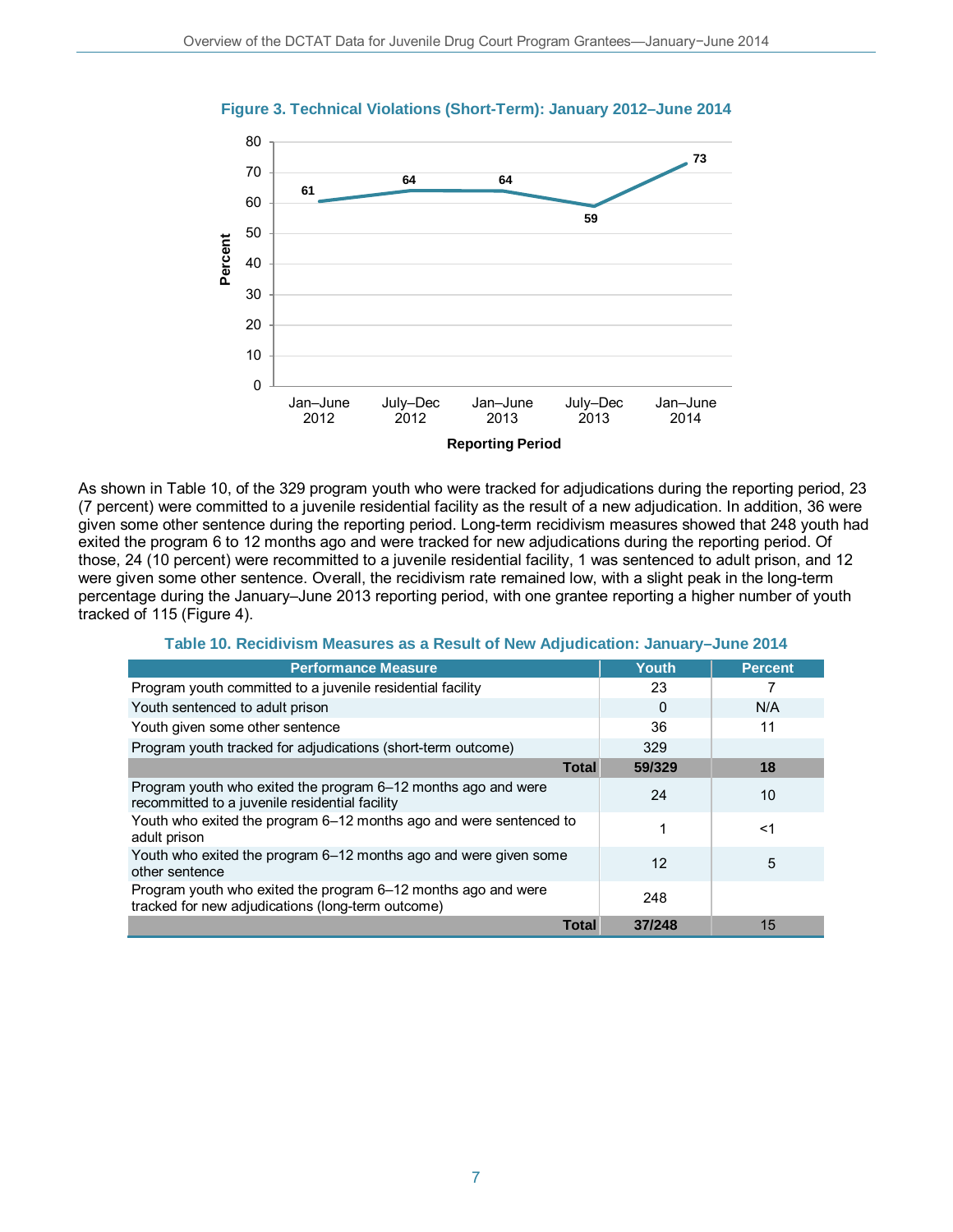

**Figure 4. Recidivism Measures: January 2012–June 2014**

Grantees provided substance use counseling and mental health, housing, and other services to youth during the reporting period (Figure 5). Table 11 compares the number of youth assessed as needing these and other services with the number enrolled in or obtaining such services. Substance-use services take the lead with 167 enrollments, followed by mental-health services with 86 enrollments. Because the Juvenile Drug Court Program requires youth to be younger than 18 years old to obtain the services, housing services received the least number of referrals (3 youths), as most youth live at home with their parents/guardians.



### **Figure 5. Youth Enrolled in Program Services: January–June 2014**

**Type of Services**